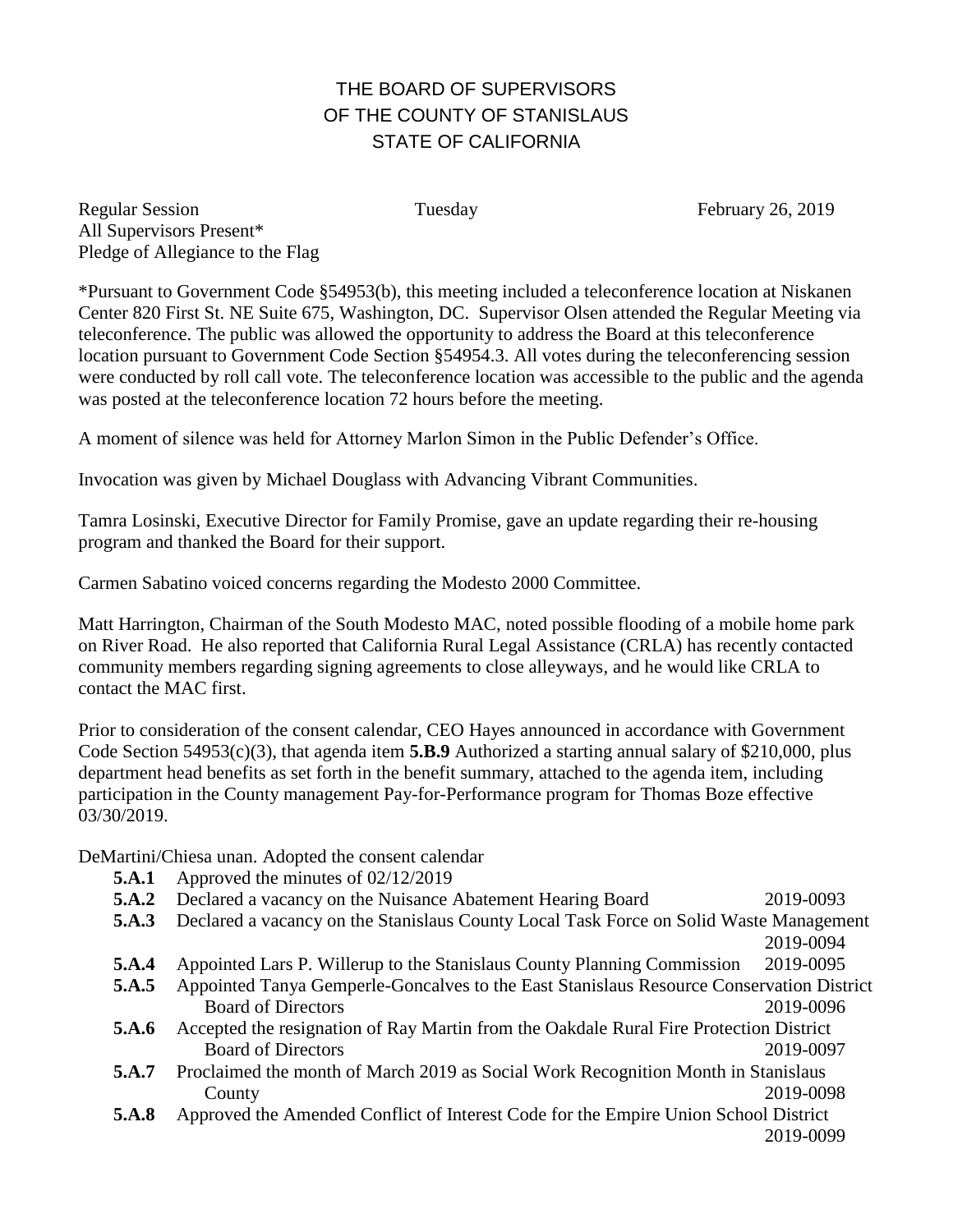**5.A.9** Approved the Amended Conflict of Interest Code for the Modesto City Schools District 2019-0100

- **5.A.10** Approved the Amended Conflict of Interest Code for the Housing Authority of the County of Stanislaus 2019-0101
- **5.A.11** Approved the Conflict of Interest Code for the Sand Creek Flood Control District 2019-0102
- **5.B.1** Approved a professional services agreement with Center for Human Services for family reunification and family maintenance mental health services; and, authorized the CSA Director, or her designee, to sign the agreement, and any amendments up to \$75,000 with Center for Human Services to provide family reunification and family maintenance mental health services – CSA 2019-0103
- **5.B.2** Approved the request from the governing board of Riverdale Park Tract Community Services District to consolidate and hold future elections on the same day as the Statewide General Election conducted in even-numbered years – Elections 2019-0104
- **5.B.3** Approved the request from the governing board of Crows Landing Community Services District to consolidate and hold future elections on the same day as the Statewide General Election conducted in even-numbered years – Elections 2019-0105
- **5.B.4** Approved the request from the governing board of Grayson Community Services District to consolidate and hold future elections on the same day as the Statewide General Election conducted in even-numbered years – Elections 2019-0106
- **5.B.5** Approved the request from the governing board of Westley Community Services District to consolidate and hold future elections on the same day as the Statewide General Election conducted in even-numbered years – Elections 2019-0107
- **5.B.6** Approved the request from the governing board of Knights Ferry Community Services District to consolidate and hold future elections on the same day as the Statewide General Election conducted in even-numbered years – Elections 2019-0108
- **5.B.7** Approved the request from the governing board of the Paradise Elementary School District to consolidate and hold future elections on the same day as the Statewide General Election conducted in even-numbered years – Elections 2019-0109
- **5.B.8** Approved a resolution to consolidate future elections for all nine Stanislaus County Municipal Advisory Councils on the same day as the Statewide General Election conducted in even-numbered years; and, directed the Wood Colony Municipal Advisory Council to update Section III of its bylaws pursuant to Exhibit  $A - CEO$ MAC-3-19, MAC-02-A-7, MAC6-10, MAC-08-03, MAC-5-13, MAC-4-22, MAC-1-A-12, MAC-07-5, MAC-09-3 2019-0110
- **5.B.9** Authorized a starting annual salary of \$210,000, plus department head benefits as set forth in the benefit summary, attached to the agenda item, including participation in the County management Pay-for-Performance program for Thomas Boze effective 03/30/2019 – CEO 2019-0111
- **5.B.10** Accepted the fifteenth update in accordance with Public Contract Code sections 20134 and 22050 for emergency remediation/repairs at  $10<sup>th</sup>$  Street Place, to repair water damage and restore essential government operations – CEO 2019-0112
- **5.C.1** Finds that all subdivision improvements for tentative parcel map PLN2017-0120 Dennis Hensley/Ray Main have been installed to the satisfaction of Stanislaus County; authorized the Chairman to sign the final map; and, directed Public Works to record the final map for Tentative Subdivision Map PLN2017-0120 Dennis Hensley/Ray Main – PW 2019-0113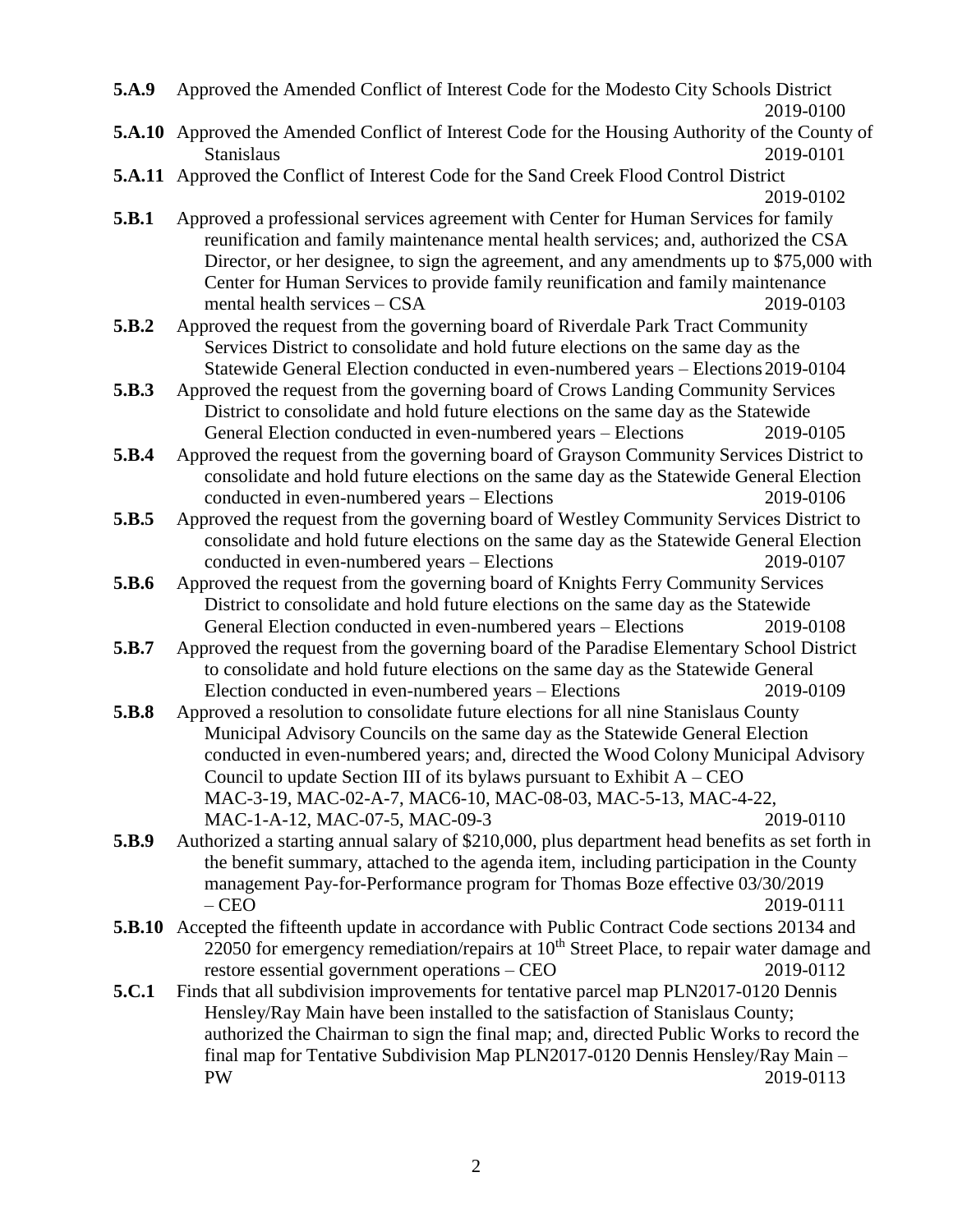**5.C.2** Approved the Amendment to Lease No. PRC 2961.9 with the California State Lands Commission (SLC) for the Hickman Road over Tuolumne River Bridge Replacement Project; and, authorized the Director of Public Works to sign and execute the Lease Amendment – PW 2019-0114

Olsen/Berryhill unan. **6.1** Accepted an update on the Permanent Access Center, Hub and Satellite Homeless Shelter planning; approved the recommended plan to partner with the Salvation Army and the City of Modesto to create a new Emergency Shelter; provide for an adjacent Permanent Access Center and other related projects to implement the plan; authorized the CEO or his designee to finalize and execute an MOU with the City of Modesto and the Salvation Army that defines each party's legal obligations with respect to creating an additional Emergency Shelter, creating a Permanent Access Center, the creation of Transitional Youth/Family Housing, and other collaborative efforts and related matters, the draft MOU, attached to the agenda, provides for: (a) the construction by the Salvation Army of upgrades to be funded by community donors, including but not limited to new beds and kitchen equipment, plumbing systems, utility upgrades, and other infrastructure improvements within the Salvation Army's current existing kitchen facility and shelter located on the south wing of the Salvation Army's property at 330 9<sup>th</sup> Street, Modesto for the purpose of increasing the Salvation Army's capacity to provide food services to the occupants of the new Emergency Shelter; (b) the construction of a new County Emergency Shelter at the Salvation Army's current location, which is already permitted for a homeless shelter, on the north wing of its 330 9<sup>th</sup> Street property to accommodate 180 occupants that will be operated by the County's retained Operator and for whom the Salvation Army will provide food services; (c) the procurement and installation of a 6,500-square foot modular facility for Salvation Army administration and programs on the Salvation Army's property at 301 10<sup>th</sup> Street, Modesto needed to make room for the new Emergency Shelter; (d) the purchase by the County of the Salvation Army's Community Center and parking lots located at 625 I Street for the purpose of future Transitional Youth/Family Housing; (e) the procurement and installation of modular facilities for use as the County's Permanent Access Center on City-owned property on  $10^{th}$  Street (APN 106-046-003) adjacent to the Salvation Army's property; (f) the performance by the City of Modesto of various agreed-upon site and infrastructure upgrades, as well as the provision of agreed-upon parking areas to facilitate the objectives of the MOU; (g) the performance of site upgrades on adjacent Stanislaus Foods property at 216 9<sup>th</sup> Street for the purpose of providing emergency shelter parking and a potential outdoor area; (h) the establishment of a framework for ongoing financial and logistical support of existing Salvation Army shelter operations as well as those operations created by County, the City and the Salvation Army in the future; authorized the Chief Operations Officer, or her designee, to negotiate and execute the necessary agreements to carry out the objectives of the MOU, including but not limited to the following: (a) a five-year Facility Lease between the County and the Salvation Army at a price of \$.75 per square foot for the lease and tenant improvements by the County of 18,000 square feet inside the north wing of the Salvation Army's warehouse located at 330 9<sup>th</sup> Street, Modesto for the creation by the County of a new Emergency Shelter; (b) a rate-based food service contract between the County and the Salvation Army for the Salvation Army to use its kitchen facility (located in the south wing of the site at  $330\frac{\text{gh}}{\text{Stree}}$ ) to provide daily meals for up to 180 individuals for the County's new Emergency Shelter; (c) a Right of Entry granted by the Salvation Army to the County and the City of Modesto to enter the Salvation Army's property at 301 10<sup>th</sup> Street for the purpose of procuring and installing an approximately 6,500 square foot modular facility to be used for Salvation Army programs and administration; (d) a Purchase and Sale Agreement between the County and the Salvation Army for the purchase by the County of the Salvation Army's Community Center and parking lots located at 625 I Street for the purpose of creating future Transitional Youth/Family Housing, with the understanding that County staff will seek Board approval of the purchase transaction and financing plan; (e) a Ground Lease between the County and the City of Modesto for that portion of the City's  $10<sup>th</sup>$  Street property adjacent to the Salvation Army emergency shelter (APN 106-046-003) upon which the County will install modular facilities for a Permanent Access Center; (f) a Ground Lease between the County and Stanislaus Foods for Stanislaus Food's Property at 216 9<sup>th</sup> Street in Modesto on which the County will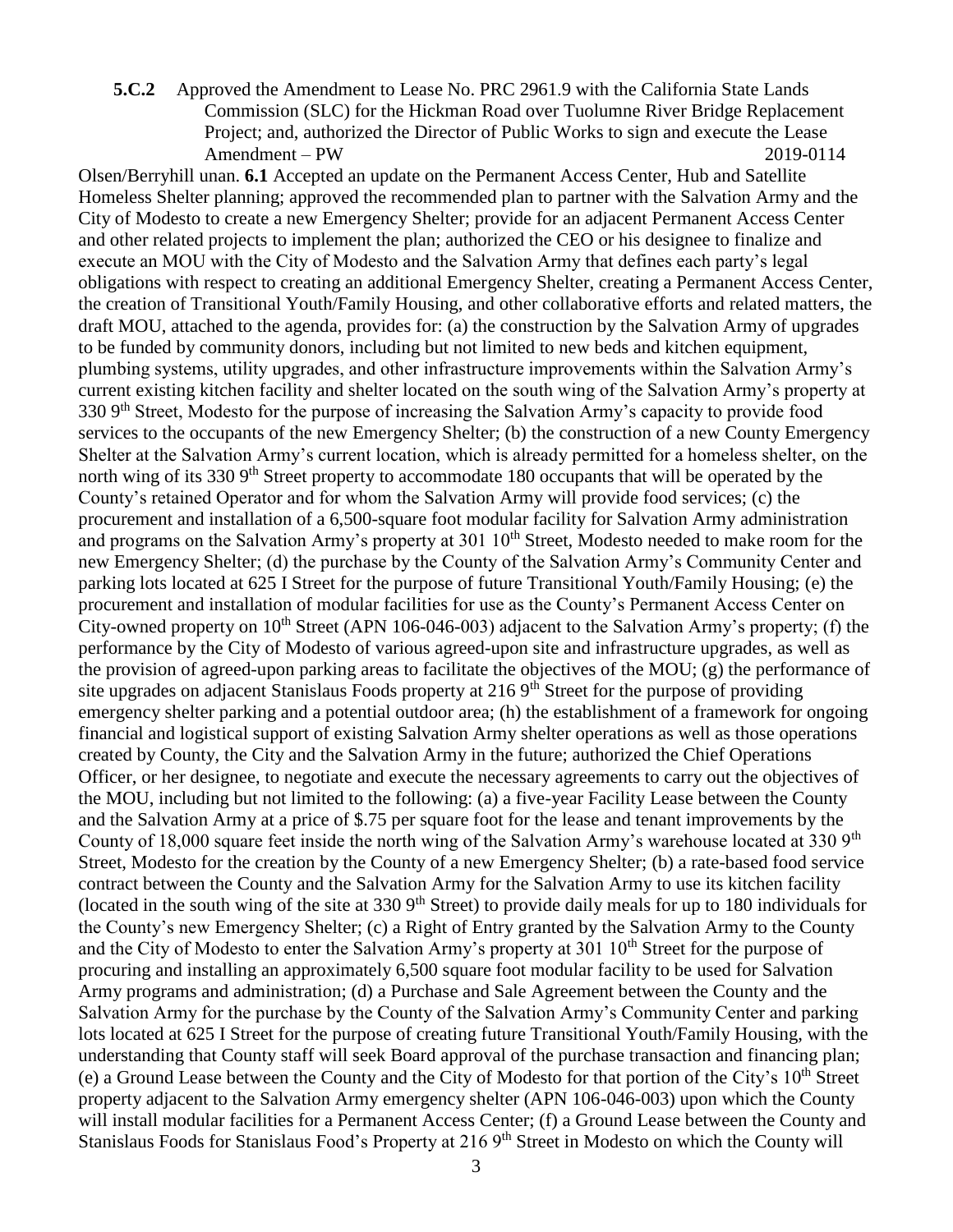site parking and a potential outdoor area related to the County's Emergency Shelter; declared an emergency in accordance with Public Contract Code Section 22050 for emergency repair and replacement work needed at 330 9<sup>th</sup> Street and 301 10<sup>th</sup> Street and on parcel APN 106-046-003 to mitigate the Stanislaus County Shelter Crisis; approved actions in accordance with Public Contract Code Sections 20134 and 22050 in order to undertake the immediate repair and replacement work and to procure the necessary equipment, services, and supplies for those purposes, without giving notice for bids to let contracts, as required at 330 9<sup>th</sup> Street and 301 10<sup>th</sup> Street and on parcel APN 106-046-003 in order to house an additional 180 individuals experiencing homelessness; made the following findings: (a) that the emergency repair/replacement work required at  $3309<sup>th</sup>$  Street and  $30110<sup>th</sup>$  Street and on parcel APN 106-046-003 is necessary to permit the continued activities of essential operations or services; and, (b) that the emergency will not allow for a delay that would result if the project were competitively bid, and that the action to immediately perform required repairs/replacement to the building on an emergency basis is necessary; directed the Chief Operations Officer to serve a Project Manager for all aspects of these projects; authorized the Project Manager to negotiate agreements with architects and contractors as necessary to complete the required improvements at 330 9<sup>th</sup> Street and 301 10<sup>th</sup> Street and on parcel APN 106-046-003; authorized the Project Manager to order any action appropriate to complete the required improvements at 330  $9<sup>th</sup>$  Street and 301  $10<sup>th</sup>$  Street and on Parcel APN 106-046-003, and to take any directly-related immediate action required by the emergency, and to procure the necessary capital improvements for those purposes, without giving notice for bids to let a contract; require the Project Manager to report to the Board on the status of the emergency at its next regularly scheduled meeting and every 14 days thereafter, as required by the Public Contract Code until the improvements are completed; authorized the Clerk of the Board to set a date of 04/02/2019 for the Board to consider purchasing the Salvation Army's Community Center parking lots located at 625 I Street for use as Transitional Youth/Family Housing; pursuant to California Government Code Sections 6063 and 25350, authorized the Clerk of the Board to advertise a Notice of Intent to purchase the Salvation Army's Community Center and parking lots located at 625 I Street in the local newspaper for three successive weeks; authorized the Chief Operations Officer to submit an application to the City of Modesto Planning Commission to confirm that the proposed use of the Salvation Army's Community Center and parking lots located at 625 I Street as a Transitional Youth/Family Housing is consistent with the City of Modesto General Plan, as required by Government Code Section 65402(b); directed staff to prepare a financing and operations plan for the purchase and future use of the real property at 625 I Street for Transitional Youth/Family Housing and return the plan to the Board for consideration; directed staff to prepare an operations and funding plan for the operation of the new Emergency Shelter and return the plan to the Board for consideration; approved the budget journal to appropriate revenue and expenditures of \$7.2 million in State Homeless Emergency Aid Program (HEAP) Funds allocated to Stanislaus County; directed the Auditor-Controller to establish two new interest-bearing capital project funds, CEO HEAP Shelter Projects and CEO HEAP Emergency Shelters-City Projects; directed the Auditor-Controller to increase appropriations in CEO-Plant Acquisition by \$1,119,000 funded by an assignment of fund balance in the General Fund, in addition, transfer out \$5.1 million from HEAP and transfer out \$1,119,000 from CEO-Plant Acquisition, a total of \$6,219,000 is to be transferred into the two new interest-bearing capital project funds, or this amount, \$5,219,000 will be transferred into the CEO HEAP Shelter Projects Fund and \$1 million into the CEO HEAP Emergency Shelters-City Projects Fund; directed the Auditor-Controller to increase appropriations in the amount of \$5,219,000 in the CEO HEAP Shelter Projects Fund and \$1 million in the CEO HEAP Emergency Shelters-City Projects Fund, as detailed in the budget journal, attached to the agenda item; accepted an update on emergency shelter projects in Stanislaus County cities, including Oakdale, Patterson and Turlock, which may be funded by \$1 million in HEAP funding and directed staff to return to the Board with partnership agreements for these homeless shelter efforts; and, authorized the CEO, or his designee, to negotiate and execute an Operations Agreement with Turning Point Community Programs of Modesto for the operation of the County's new Emergency Shelter – CEO 2019-0115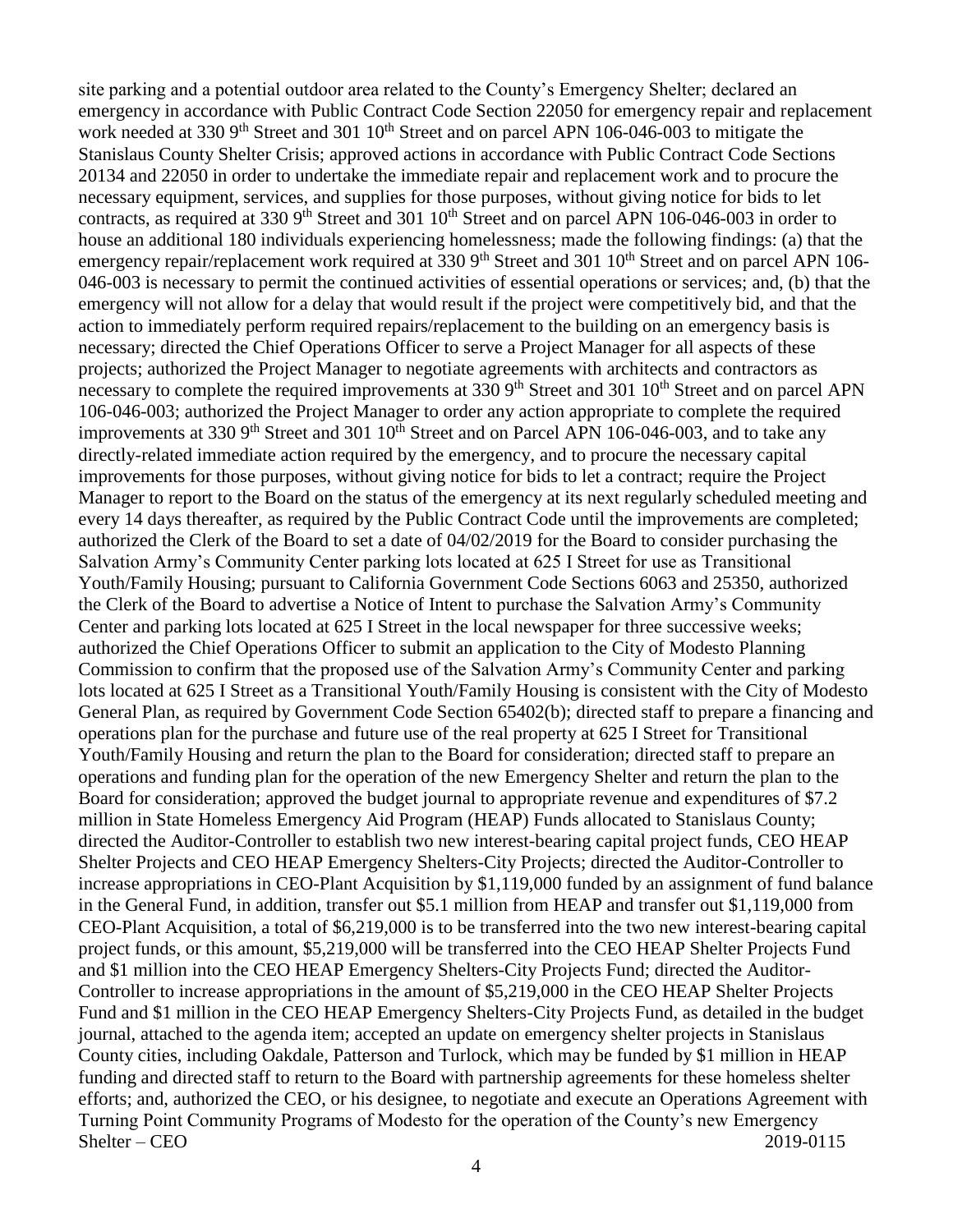## **Recessed at 10:56 a.m.**

# **Supervisor Olsen left at 10:56 a.m.**

## **Supervisor DeMartini left at 10:56 a.m.**

#### **Reconvened at 11:05 a.m.**

Berryhill/Chiesa (3-0)(DeMartini and Olsen absent) **7.1** Conducted a public hearing to consider the Planning Commission's recommendation for approval of Use Permit and Development Agreement Application No. PLN2018-0095, Lyfted Farms, Inc. – 5266 Jerusalem Court, located at 5266 Jerusalem Court, north of Kiernan Avenue, in the Modesto area; finds that no further analysis under CEQA is required pursuant to CEQA Guidelines Section 15183 (Consistency with a General Plan, Community Plan or Zoning for which an EIR was prepared), on the basis of the whole record, including any comments received in response to the Environmental Review Referral; ordered the filing of a Notice of Determination with the Stanislaus County Clerk-Recorder's Office pursuant to Public Resources Code Section 21152 and CEQA Guidelines Section 15075; finds that: (a) the establishment, maintenance, and operation of the proposed use or building applied for is consistent with the General Plan and will not, under the circumstances of the particular case, be detrimental to the health, safety, and general welfare of persons residing or working in the neighborhood of the use and that it will not be detrimental or injurious to property and improvements in the neighborhood or to the general welfare of the County; (b) the alternative to the Agricultural Buffer Standards applied to this project provides equal or greater protection than the existing buffer standards; finds that the Development Agreement: (a) is consistent with the General Plan and any applicable specific plan; (b) is compatible with the uses authorized in, and the regulations prescribed for, the land use district in which the real property is or will be located; (c) is in conformity with and will promote public convenience, general welfare, and good land use practice; (d) will not be detrimental to health, safety and general welfare; (e) will not adversely affect the orderly development of property or the preservation of property values; (f) will promote and encourage the orderly development of the proposed project by providing a greater degree of requisite certainty; approved Use Permit and Development Agreement Application No. PLN2018-0095 – Lyfted Farms, Inc. - 5266 Jerusalem Court, subject to the Conditions of Approval, attached to the agenda item; authorized the Chairman to execute the amended Development Agreement included in Attachment 5 – Proposed Ordinance, attached to the agenda item; and, introduced, waived the reading, and adopted an ordinance for the approved Development Agreement – Planning ORD-56-E-4 2019-0116 2019-0116a

Chiesa/Berryhill (DeMartini and Olsen absent) **7.2** Conducted a public hearing to consider change to exclusive operating area for ground ambulance service; and, approved resolution to incorporate nonexclusive Zones B and C into the current exclusive operating area; thereby, creating a new exclusive operating area – HSA 2019-0117

**Corr 1** Referred to the Clerk-Recorder and Registrar of Voters, a resolution from the City of Ceres, requesting the change of their City Treasurer election from odd-numbered to even-numbered years.